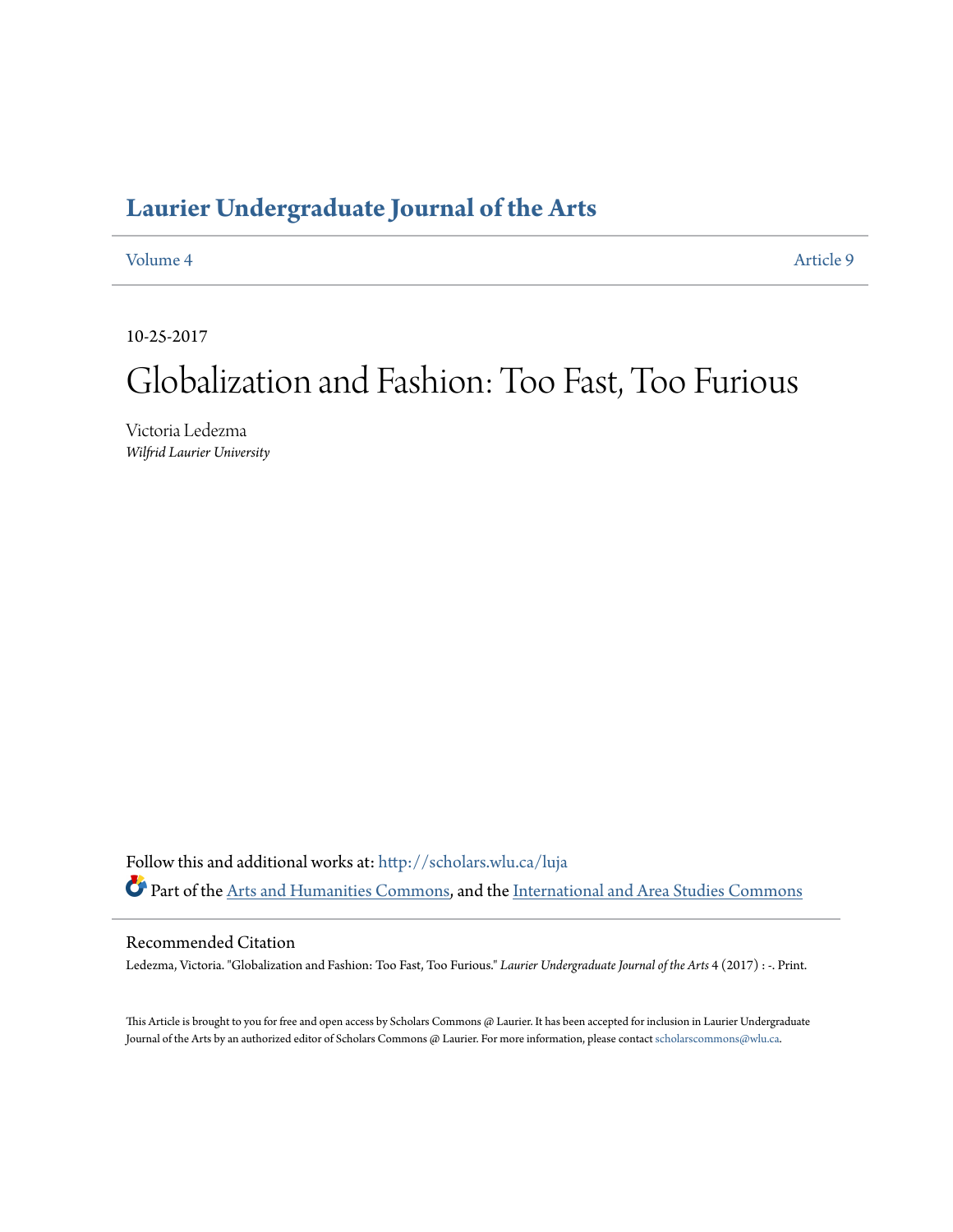### Globalization and Fashion: Too Fast, Too Furious

#### *Victoria Ledezma*

#### I. Introduction

Never before have consumers had access to so many fashion trends at such exceedingly low prices. Having all of these options has almost become second nature, with vast malls being filled constantly with various new fast fashion stores. Well, this trend is not mere coincidence: it is part of globalization's influence on the fashion industry. But what is globalization? Simply put, globalization is the economic and social process whereby global markets and cultures increasingly dominate local markets and cultures. Globalization has played a huge role in the fashion industry; in fact, the rapid change in this industry is arguably among the most significant effects of globalization. As a result of globalization, the fashion industry has opened up to a variety of new styles, influences, and methods of production. Consequently, fashion trends have become more readily available to consumers all over the world. Globalization has thus changed both the way fashion trends are transmitted and the way the clothes are produced. However, the relationship between fashion and globalization is a complex and multi-dimensional phenomenon that consists of many parts, not all of which are positive. This paper examines the changes in the fashion industry due to the evolution of fast fashion as a result of globalization. Using a global assembly line, fast fashion has increased production speed to match the rapid appearance of new trends while simultaneously lowering prices. As a result, customers purchase more and more products, enabling the fast-fashion industry to grow even larger. While this might translate into short-term savings for consumers, the long-term damage to the fashion industry could be catastrophic.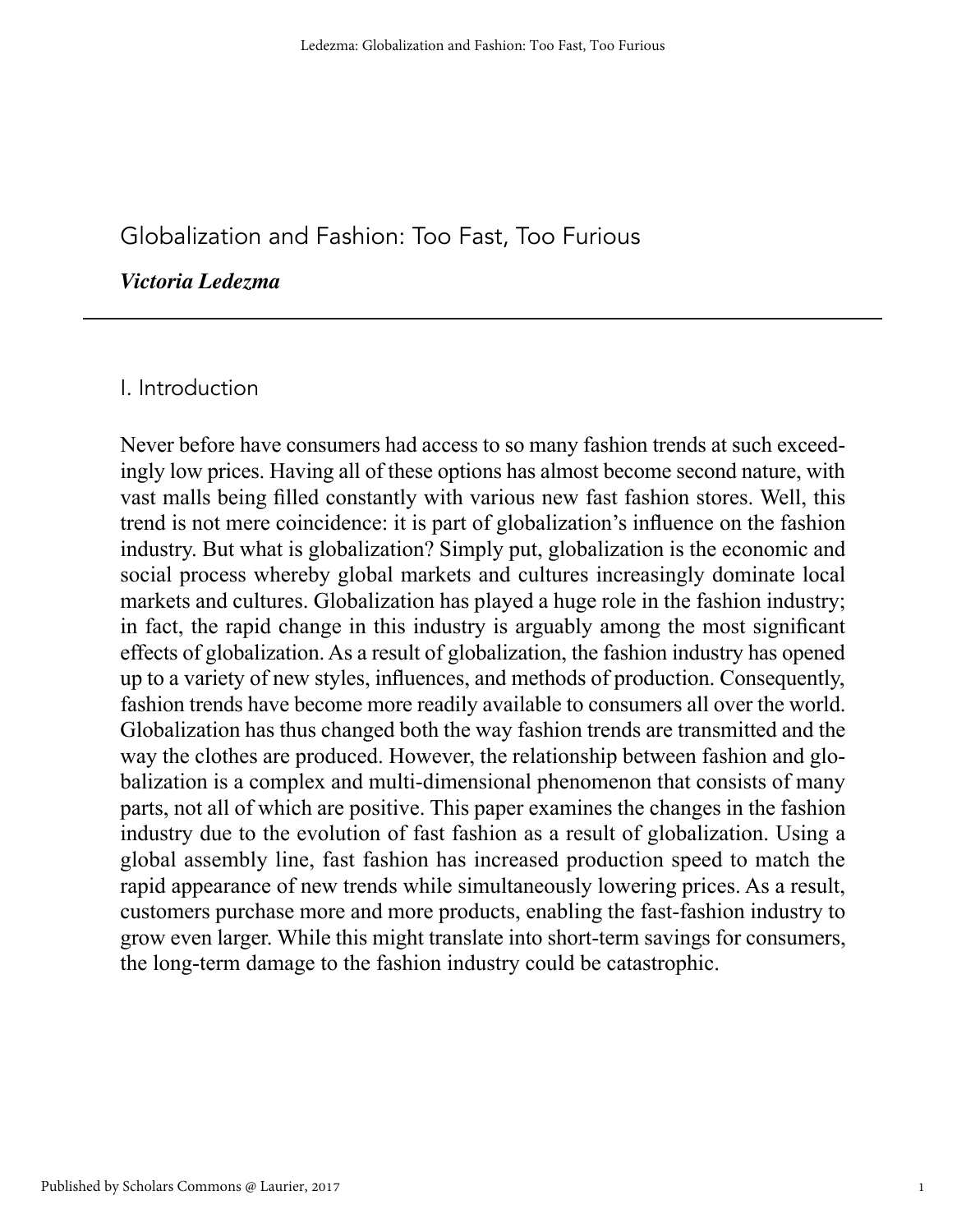#### II. A Brief History of Fashion *i. From Haute Couture to Fast Fashion*

Before globalization, fashion production was transmitted vertically from the upper classes down to the lower classes. Fashion was valued for its craftsmanship as well as its quality, and many high-quality pieces came with a large price tag. At the centre of the fashion industry were fashion houses. Fashion houses were companies that specialized in the design of high-fashion clothing and accessories. The designer Charles Frederick Worth originated the concept of the fashion house in early 19th-century Paris. These early fashion houses designed for rich and powerful members of the upper class; later on, those in the lower classes would copy those designs. The clothes produced by the fashion houses were expensive because they were made of the highest-quality materials and were sewn together by the expert sewers. Typically, each piece was custom made to perfectly fit each client, so there was a lengthy process from the initial order to the moment the customer received the product. This type of fashion was referred to as "haute couture." Fashion houses had small design teams that created two clothing collections per year (one for spring/ summer and one for fall/winter) that were shown at fashion shows in affluent cities such as New York, Paris, and London (English 5-9). These collections were shown one season ahead to clients, and then clients were able to place an order based on what they liked and wanted to wear for the upcoming season.

Throughout the 20th century, this dynamic started to change in Western countries. As classes began to mix, so too did fashion. In addition, the role of women in society began to change within the Western world. Fashion houses adapted to this shift and created what is now known as ready-to-wear lines. Similar to haute couture, ready-to-wear collections were presented twice a year to consumers. However, this clothing was sold in finished condition, standardized sizes, and mass quantities. They were still made with the highest quality materials and were still very expensive, but not as much as their haute couture counterparts. In the early 1900s, fashion and trendy clothes began to appeal to more than just the upper class. More and more stores opened that sold ready-to-wear clothes catered to the lower classes (Tokatli 23–26). This trend increased rapidly throughout the 20th century, especially in the 1980s during the rise of globalization. During this period, consumers were introduced to transnational corporations, cyber technology, and electronic mass media. These forces have profoundly changed the way fashion is produced, marketed, sold, bought, worn, and thrown away. Globalization has thus opened a new clothing market with a massive demand for fashionable and trendy clothes, a demand that traditional fashion collections and stores were unable to keep up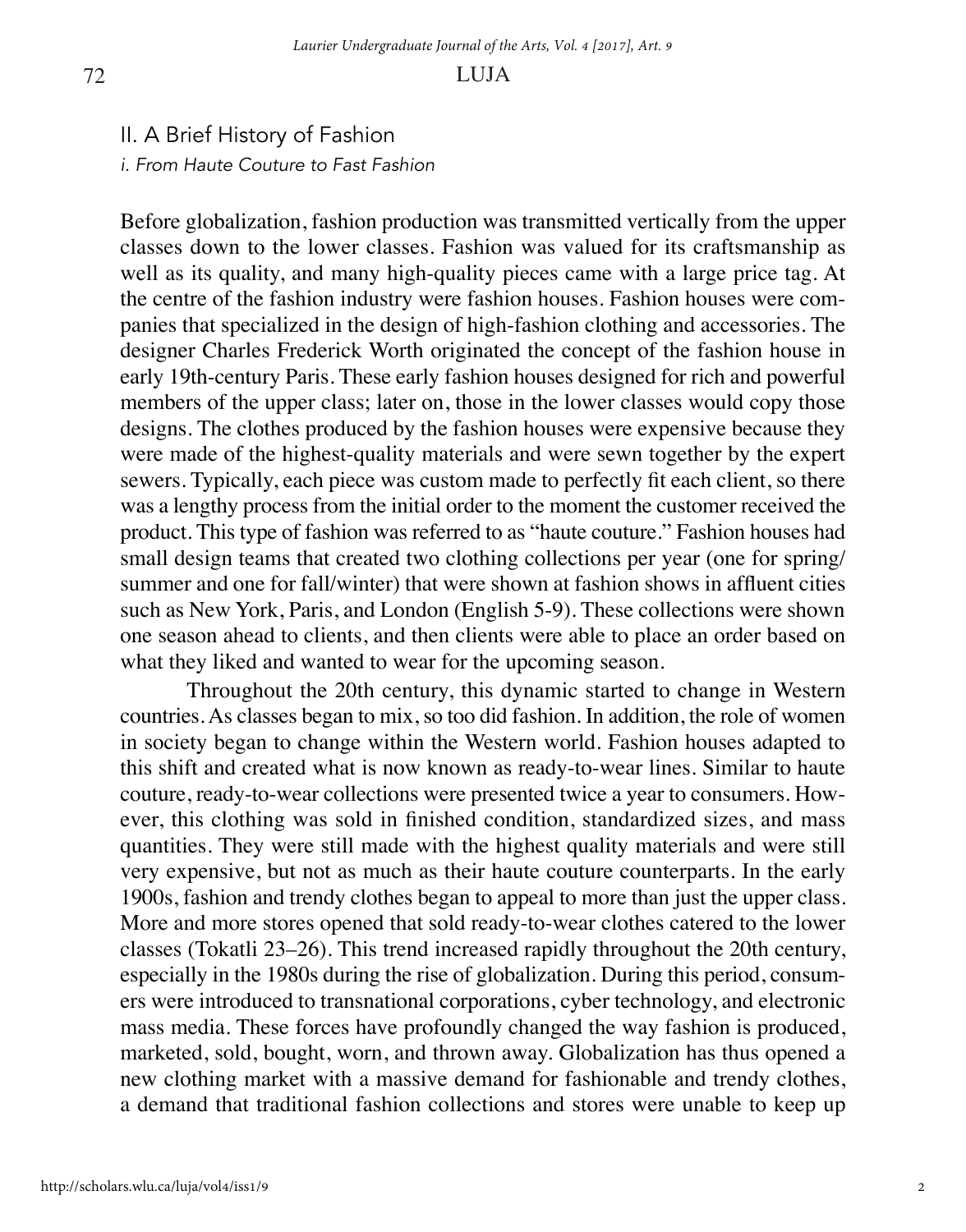#### LEDEZMA

with. People wanted trendier clothes at lower prices; thus, fast fashion was born (Bhardwaj and Fairhurst 167–168).

The biggest outcome of the globalization of the fashion industry has been fast fashion, which is the process of moving designs quickly from the catwalk to retailers. Fast fashion places its emphasis on inexpensive manufacturing, allowing retailers to sell current fashion trends at low prices and as quickly as possible. As such, almost anyone can afford to wear the latest trends, and the consumer is provided with new trends on an almost weekly basis (Barnes and Lea-Greenwood). Due to its trendy and affordable nature, fast fashion causes trends to flow both from top to bottom and from bottom to top, which is very different than in the height of haute couture. By providing consumers with a more affordable alternative to traditional haute couture, fast fashion allowed the fashion industry to cope with the rapid changes and demands of the market.

#### *ii. Born in the USA: Fast Fashion in America*

Fast fashion in the United States started in the 1980s, beginning as an offshoot of the "quick response" manufacturing techniques that emerged around that time. The rapid spread of fast fashion in the country started when Zara, which pioneered the fast-fashion model, opened its first US store in 1989. That same year, the popular fast-fashion chain Forever 21 also opened its first retail store in US Stores like H&M have been around for much longer but have adapted to fit the growing market for fast fashion, which expanded throughout the 1990s (Tokatli 27–29). Today, the US is the world's largest apparel market. Consequently, the influence of American consumers and consumer culture has contributed to the popularity of fast fashion. The US economy and population creates the perfect landscape for fast-fashion stores to thrive, and as a result, many fast fashion retailers originated or have large headquarters in the United States. Specifically, the US has a large middle class with disposable income and an interest in shopping and is also home to many of the world's largest advertising firms (United States, Congress, Joint Economic Committee). The internationally known fashion magazine *Vogue* launched its first issue in the US and has since expanded to produce other versions in many different countries. Even so, American *Vogue* is still seen by many as the most influential and important version, and although countless countries and cities now have their own fashion week, New York fashion week remains the most influential. Additionally, European fast-fashion stores like Zara and H&M have gained global success after being wildly successful in the American market. Beginning largely with its success in the US, fast fashion has come to dominate virtually all Western fashion markets, bringing with it the effects of globalization.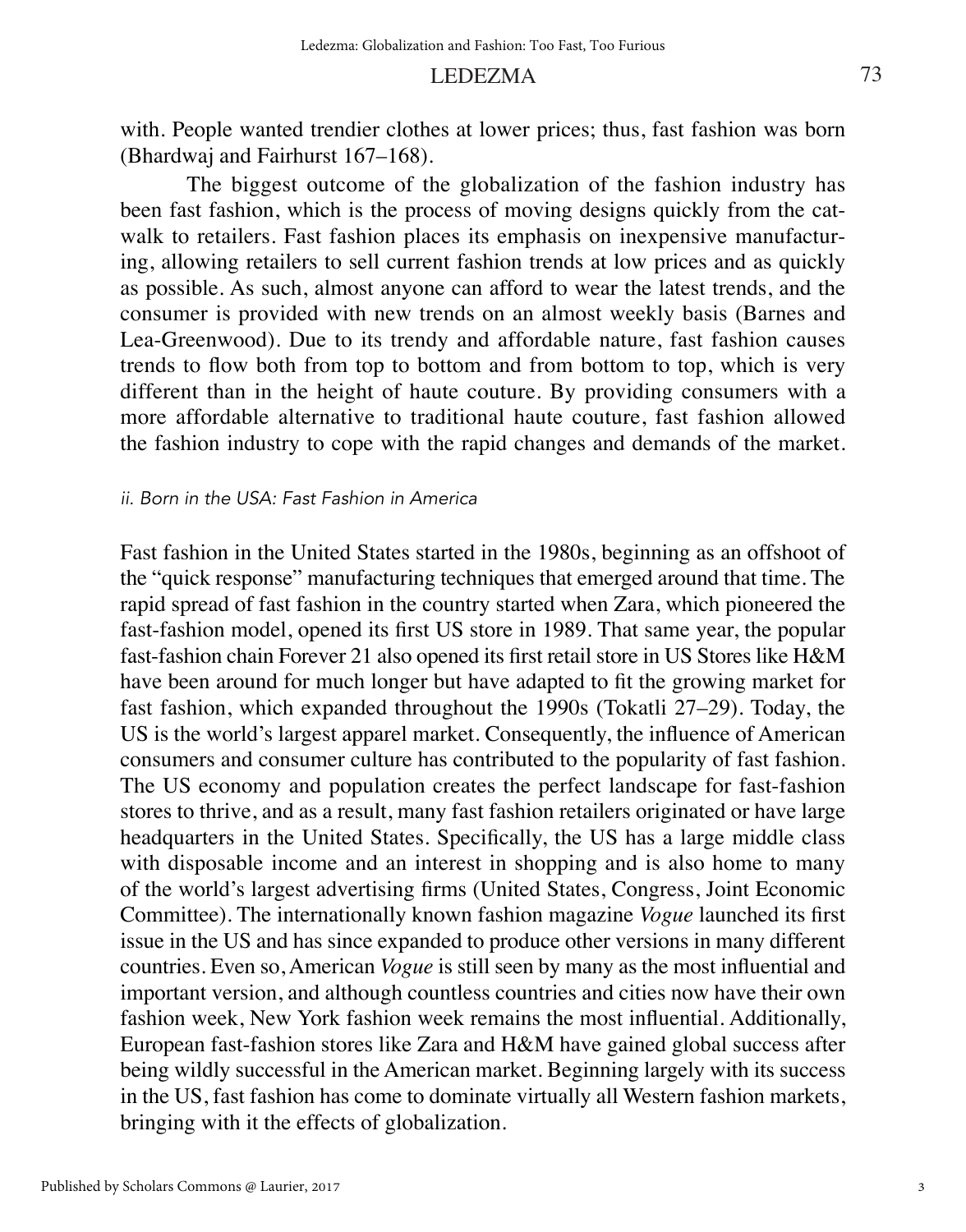#### III. Globalization and Fast Fashion

The consumers in dominant Western countries benefit the most from globalization. Globalization provides them with an abundance of different fashion trends sold by massive retailers with the resources to provide a constant supply of products available online. In fact, shopping has become something of a recreational hobby for some Western consumers. Shopping for new clothes can be a fun, absorbing, and even compulsive activity. This culture surrounding clothes in the West is very different from that in other parts of the world. Western consumers shop for pleasure, for entertainment, and for their need to consume. In 2007, a research team from MIT, Stanford, and Carnegie Mellon conducted a study studying using fMRI technology to examine how the brain reacts when Western customers shop for clothing. They discovered that the brain shows greatly increased activity when we shop (Knutson, Rick, Wimmer, Prelec, and Loewenstein 149). The researchers concluded that consumers gain direct pleasure from shopping but they gain an even greater pleasure from receiving a bargain. With fast fashion, all clothing items are seen as a bargain, with \$5 shirts, \$10 pants, and \$15 sweaters being much cheaper than the items outside the fast fashion industry. For the globalized consumer, seeing a desirable piece of fashionable clothing combined with a low price elicits a natural response to shop and thereby produce pleasure (Knutson, Rick, Wimmer, Prelec, and Loewenstein 149). That is how fast-fashion retailers like Zara and Forever 21 work; they tap into the consumer's desire to have a variety of the latest trends at low cost. Online shopping has also made it easier to consume fast fashion, with deals—and the temporary pleasure they provide—being only a click away. Western consumers are hooked on fast fashion, and the retailers know it. Fast fashion is no longer about the art of fashion; it is about the market of fashion.

The goal of fast fashion is the optimization of the supply chain. Globalization in particular has provided the low-cost labour and international markets necessary for the creation of a global assembly line, which allows for cheaper and faster production of clothing. Additionally, in fast fashion, manufacturers do not market their own clothing. Instead, large retailers purchase their clothing from a number of manufacturers located all around the world (Lago, Martinez-de-Albeniz, Moscoso, and Vall 57). Zara is a prime example of the globalization of fashion and the use of a global assembly line. Zara has about 300 in-house designers and uses input from store managers from around the world. Using information technology (IT), store managers track what is selling and what is not selling and relay that information to the corporate headquarters. In addition, store managers give live updates on what products customers want but cannot find in the stores. Consequently, the in-house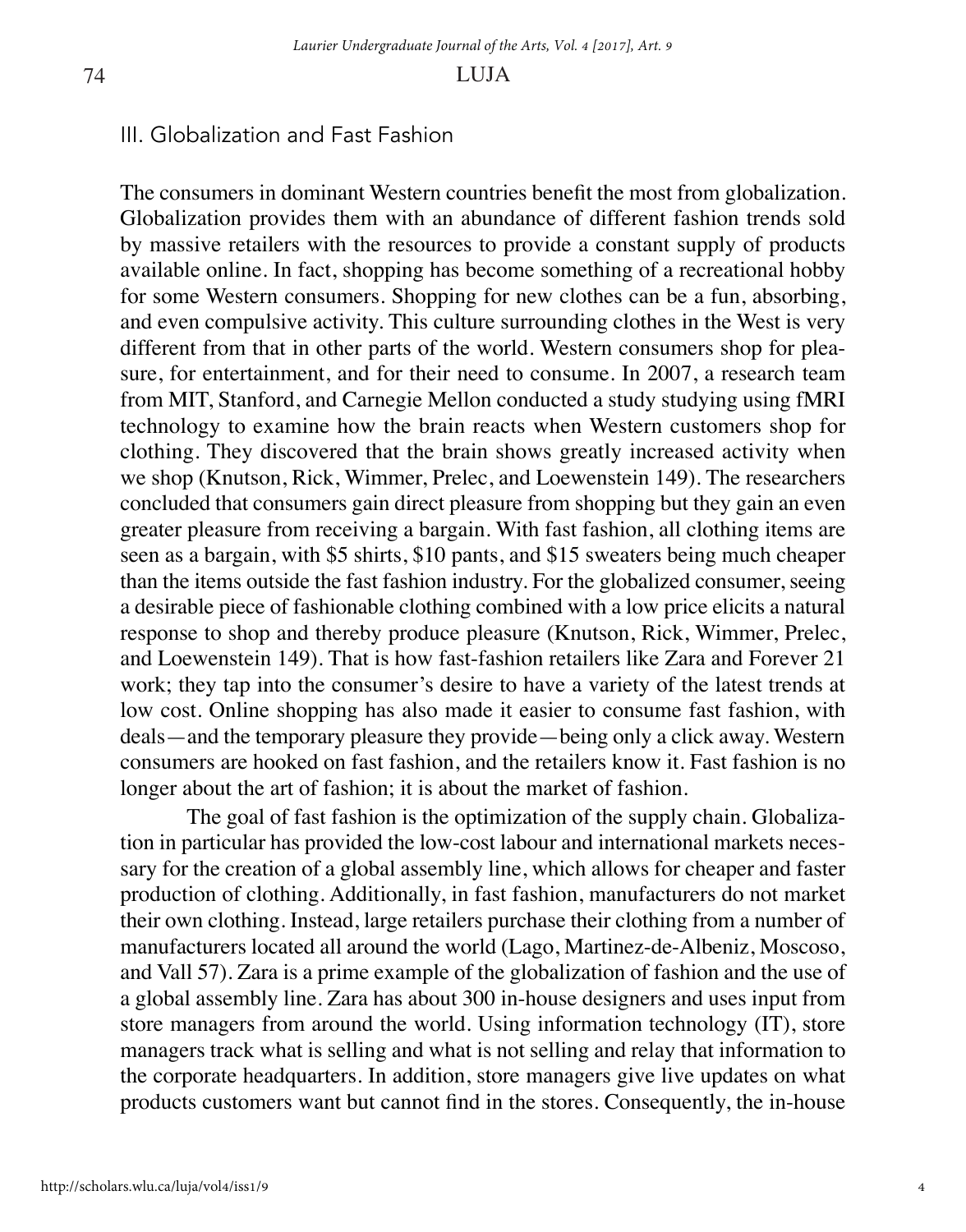#### LEDEZMA

designers have immediate access to detailed statistics, which enables them to create the next wave of designs quickly. Once the design is made, it is outsourced to a factory where vast quantities of materials and a ready supply of labour are easily available. This process results in fast, fresh fashion designs being made available to consumers on a regular basis. New Zara products are typically designed, manufactured, and sent to the stores within two weeks (Mihm 57–59). Other popular global fast fashion retailers like H&M and Forever 21 also lead the way in selling a wide variety of trendy, low-priced clothes on a global scale. Importing clothes to many locations is also easier than ever before, further enhancing the reach of fast fashion. Ultimately, these fast-fashion innovations allow "market-driven brands such as H&M [to] have up to 100 designers scan world trends for inspiration, and to ensure their collections will reach a global audience" (Ichikawa 254), which means that these retailers can produce clothes marketed to a wide range of people, not just to a local or elite group.

#### IV. The Dangers of Fast Fashion

*i. Challenges to Fashion Houses and the Ethics of Fast Fashion*

Right now, the future of the fashion industry sits on a slippery slope with the momentum in fast fashion's favour. The industry has reached its breaking point, and all of its members must learn to adapt to the changes fast fashion has created. Many traditional fashion houses and local designers cannot keep up with the fast-fashion giants and their trendy, low-cost clothing. Haute couture has taken a back seat in terms of popularity to the trendsetting fast-fashion retailers. Fashion houses still present haute couture collections, but they largely serve as marketing tools to strengthen their identities through social media, fashion news media, and magazines. Many haute couture and high-fashion retailers are adapting their businesses to follow the model of fast-fashion retailers. Fashion houses have tried to compete by creating more collections each year. However, this trend has resulted in designers feeling overworked from trying to create six or more collections per year that are unique but fit the brand's image. Luxury brands and fashion houses simply cannot match the huge design teams employed by fast-fashion retailers (Conlon). In order to keep up with fast fashion, fashion houses are strategically moving production to factories with lower wages, but this compromises the integrity and image of the company. One example of this compromise occurred when Lululemon moved its production to China, resulting in a low-quality pant that many customers complained about (Huff). Another strategy fashion houses have resorted to is collaborating with fast-fashion retailers. For example, H&M partners once a year with a luxury fashion house to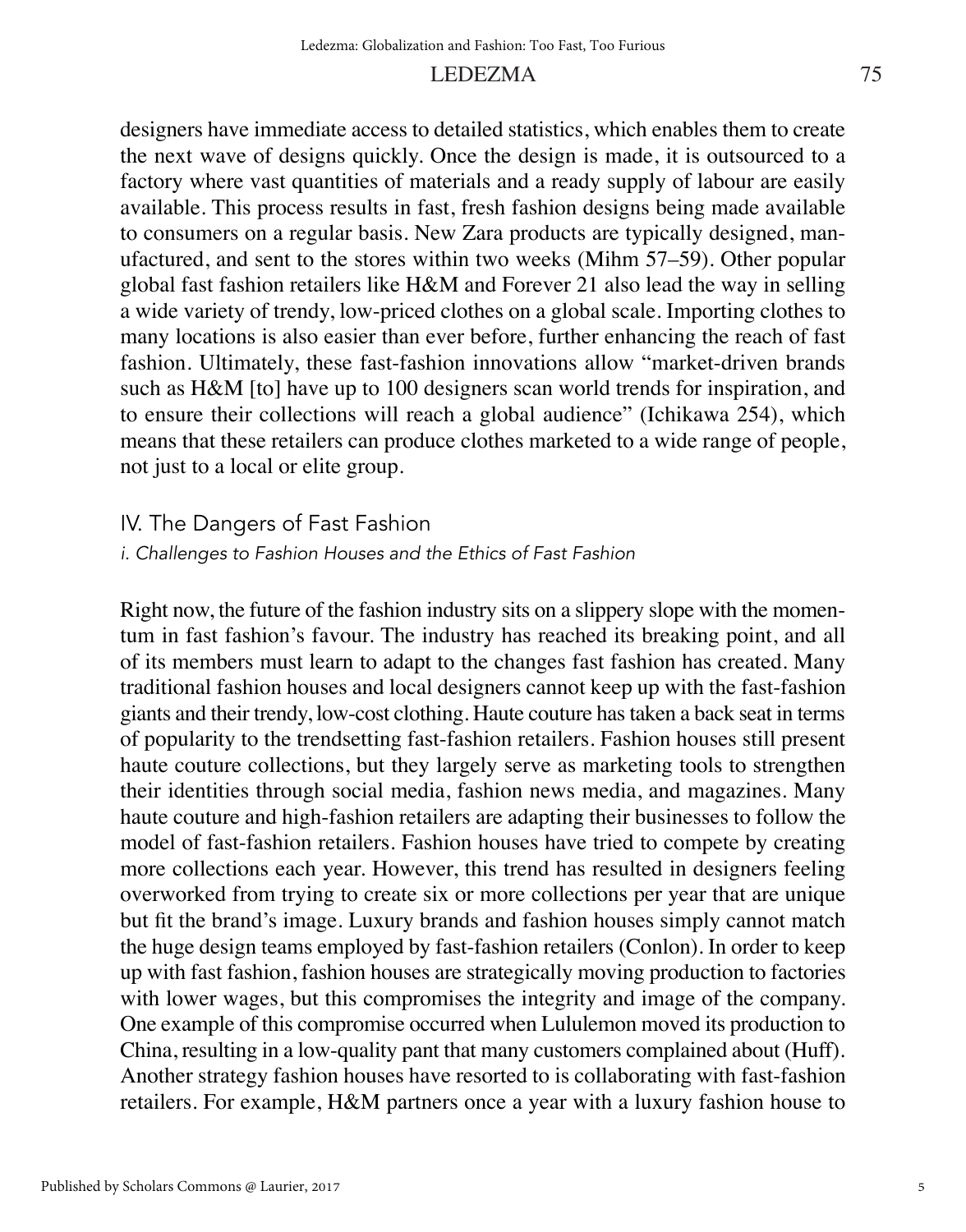produce a collection, allowing for a mix of fast fashion and luxury. Other fashion houses have created specialty lines, such as the Simply Vera by Vera Wang collection for Kohls, that are tailored to customers who typically shop at fast-fashion retailers (Mihm 59). Although these sorts of lines are produced by traditional fashion houses, they lack the artisanal design process that defined fashion a generation ago. Such artisanal practices are simply not valued by most consumers in the modern fashion landscape. Fashion used to be an art, but the prevalence of consumerism has reduced it to a bunch of poorly made, cheap clothes.

In addition to a decrease in quality, the production methods of fast fashion come with a higher ethical price than their predecessors. The whole premise of fast fashion is that there are new styles in stores every week, but how can this be done while remaining cost effective? One solution is to use pre-made designs and cheap, hazardous materials, and to employ workers in underdeveloped nations (Ross). From environmental waste and intellectual-property concerns to outsourcing and slave labour, the production of fast fashion is destructive. First, most of the clothes and accessories in stores are a direct imitation or a copy of runway designs from around the world. Forever 21 and H&M have been described as prime examples of retailers using the major designers' works and changing only slight details (Martinez). The goal is to sell very cheap and accurate replicas of luxury brands, and some companies have gone so far as to copy other fast-fashion retailers to sell products at an even lower price.

Since very little thought goes into designing clothes for fast fashion, companies can send new designs to the factory on an almost daily basis and have new clothes available in stores every week. Shockingly, this practice is not illegal, because fashion designs themselves are not copyrightable, only elements like logos and certain prints. Fast-fashion retailers copy the non-proprietary elements of a design, which is more than enough to sell to the willing mobs of consumers. Popular retailer Forever 21 has been sued and has settled over fifty claims for stealing prints and designs from designers such as Anna Sui, 3.1 Phillip Lim, and Diane Von Furstenberg (Martinez). The company has come to realize that it can gain more from the production and sale of copied designs than it loses in court. Therefore, it is actually a more profitable strategy for fast-fashion companies to infringe on copyrights and settle the suits later than it is for them to license a design in the first place (Martinez).

Copying designs is not the only way fast-fashion retailers manufacture their clothing faster. To make these clothes in less time, companies need a lot of labour, and to keep costs down, fast-fashion retailers depend on cheap labour in underdeveloped countries. In the modern fashion industry, clothing is still being made predominantly by people; although industrial clothing machines exist, they represent a substantial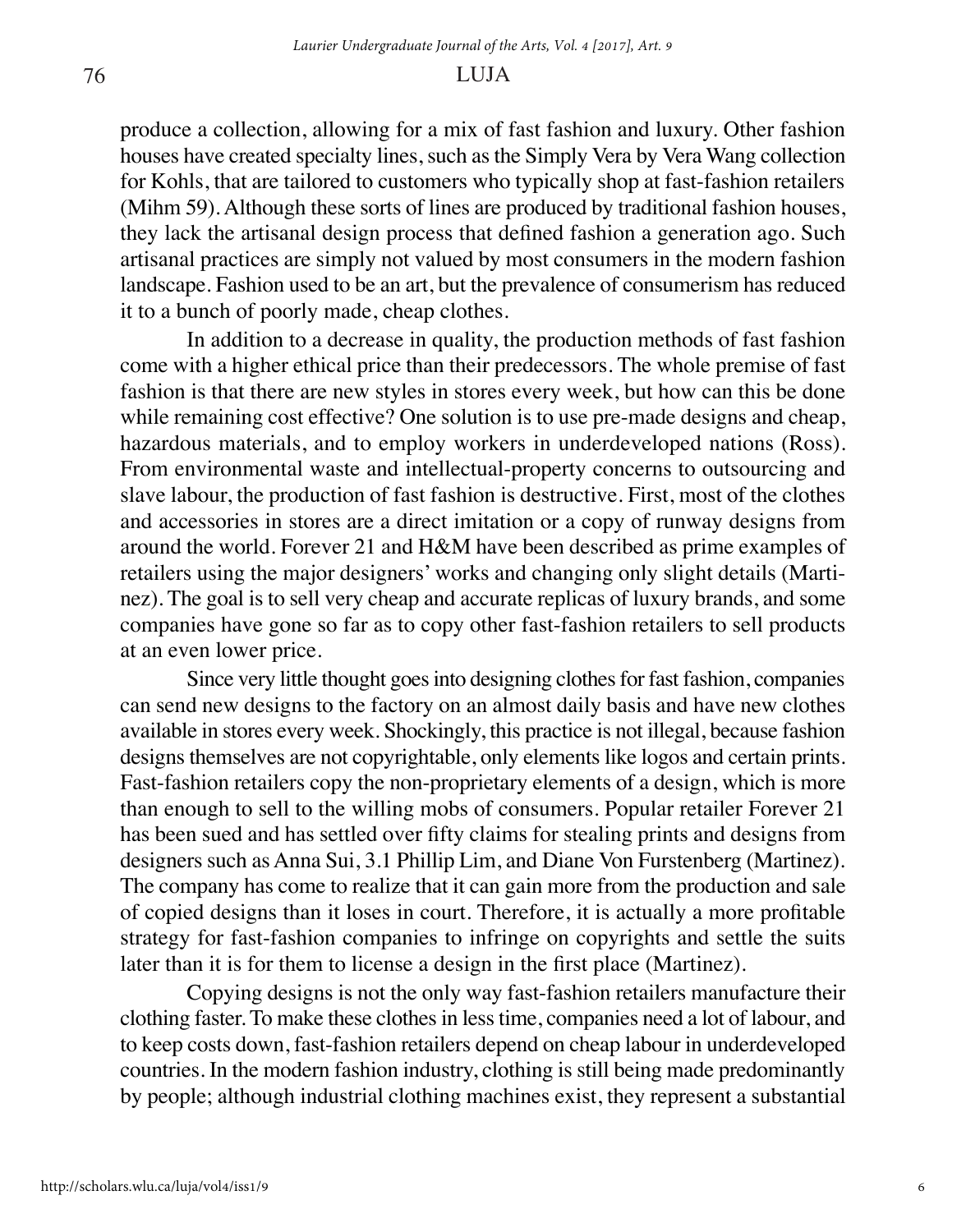#### LEDEZMA

investment for factories. So why would companies invest in expensive machines when they can hire low-wage workers instead? Sweatshops are not uncommon in the fashion industry; they have been around for decades, but with the increased demand brought on by fast fashion, sweatshops have grown in size and increased in number. Due in part to globalization, manufacturing can now be outsourced more easily to these terrible sweatshops in countries where wages can be just a few dollars per day (Ross). Fast-fashion retailers source their goods to low-wage sweatshops in countries like Mexico, China, Thailand, and Vietnam. Manufacturers can subcontract to sweatshops in developed countries through the vast underground economies of immigrant communities in cities such as Los Angeles, New York, and London. All of these factories are completely unsafe; the workers are subjected to harmful chemicals, poor working conditions, and abuse from managers. None of them are paid a suitable living wage, so employers can trap workers into continuing to work long hours at the factory in an attempt to earn enough to survive. Many of the workers, the majority of whom are young women, are lied to and exploited on a daily basis in order to keep the fast fashion industry going (Ross). Unfortunately, because the sweatshops are independent contractors, fast-fashion retailers bear no legal responsibility for the working conditions. Outsourcing to contractors keeps fast-fashion retailers' costs down and avoids any directed repercussions.

#### *ii. The Environmental Impact of Fast Fashion*

Besides low-cost labour, fast-fashion retailers must also depend on cheap materials to fabricate their clothes. This model of fast-fashion production using cheap materials is especially problematic because it is environmentally unsustainable in a number of ways. First, textile production causes a lot of environmental harm to the ecosystem, especially through carbon dioxide emissions, which are a leading cause of atmospheric pollution. These emissions are created primarily as a byproduct of global transportation and the utilization of heavy factory waste, both of which are essential to the cheap manufacturing employed by fast fashion. Another environmentally damaging practice is the releasing of harmful chemicals and dyes into the aquatic environment throughout the cheap production process. The growing demand for fast fashion continues to increase the waste produced from the textile factories, both in dyes and caustic solutions. All of these factors have seriously damaged the environment over the years, and fast fashion is the root cause (Claudio 449).

Adding to the environmental impact of fast fashion, the clothing made from these factories is simply not made to last and works on a wear-once basis. Fastfashion retailers are concerned only with the bottom line, and because there is only a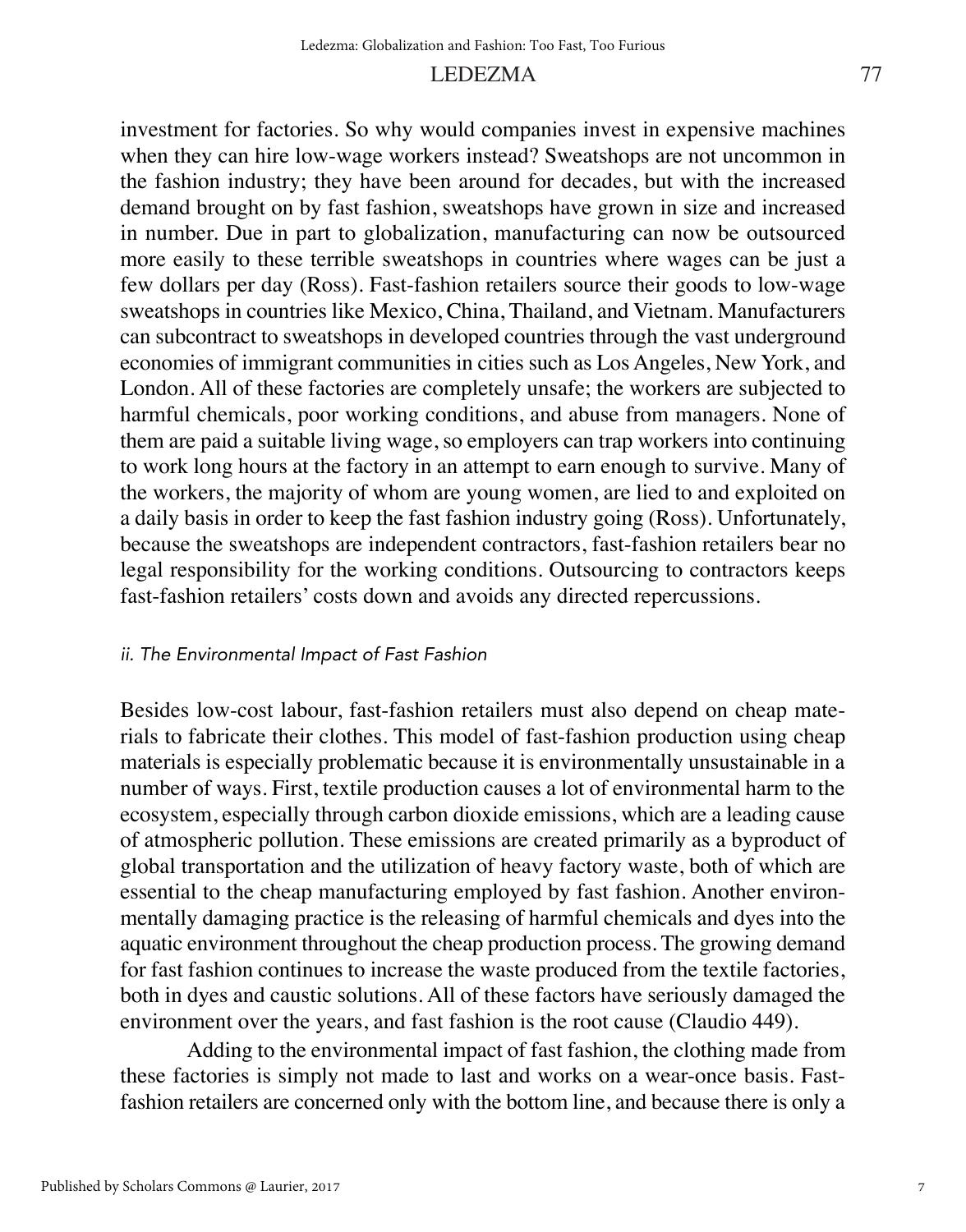small markup on the clothes, in order to earn a profit, retailers must sell an enormous amount of clothing each year. The fast fashion business model is dependent on the consumer's desire to buy new clothing for every occasion. Many of these clothes are made cheaply and haphazardly, causing them to fall apart after one use, which results in the consumers buying more and more clothes. Consumers are taught to think of clothes as disposable and to renew their wardrobe every season (Joung 688–689). The problem with this way of thinking is that the more people buy, the more they throw out. As a result, huge amounts of clothing are going directly into landfills, and because most clothes today are made with synthetic, petroleum-based fibers that are not biodegradable, these garments will remain in the landfills for decades (Claudio 449). The result of these environmentally destructive production techniques and non-durable, non-biodegradable products is that both ends of the fast-fashion industry cause irreparable harm to the environment.

#### V. Conclusion

Over the past thirty years, the boundaries of the fashion industry have expanded in radical new directions. Moving from the haute couture fashion houses of the 19th century to the consumer-focused fast fashion of today, the industry as a whole has undergone a massive shift in both production and consumption. While haute couture focused on high-quality, artfully designed pieces intended for the wealthiest members of society, fast fashion uses the quick, low-cost methods made available by globalization to sell large amounts of cheap clothing to all classes of people across the Western world. Fast fashion is about optimizing the supply chain in order to design clothing quicker and to allow a wider range of consumers to buy current clothing styles at lower prices. The issue with this model is that in order to produce so much clothing so quickly and so cheaply, unique designs need to be replaced with low-effort copies, skilled labour must be substituted with poorly managed sweatshops, and fine materials have to be discarded for their environmentally damaging counterparts that wear out in time for the next trend. Not only is fast fashion damaging in its own right, but it also forces higher-quality brands to adopt similar techniques just to compete. The relationship between fashion and globalization is complex. On one hand, globalization allows fashion retailers to reduce their production costs and be more competitive in a global economy while providing clothes for people of all classes. On the other hand, globalization in the fashion industry has also created tremendous ethical and environmental problems. This entire industry, which is so key to people's daily lives, is balanced on a pinhead, and for better or worse it is clear in which direction the momentum is going.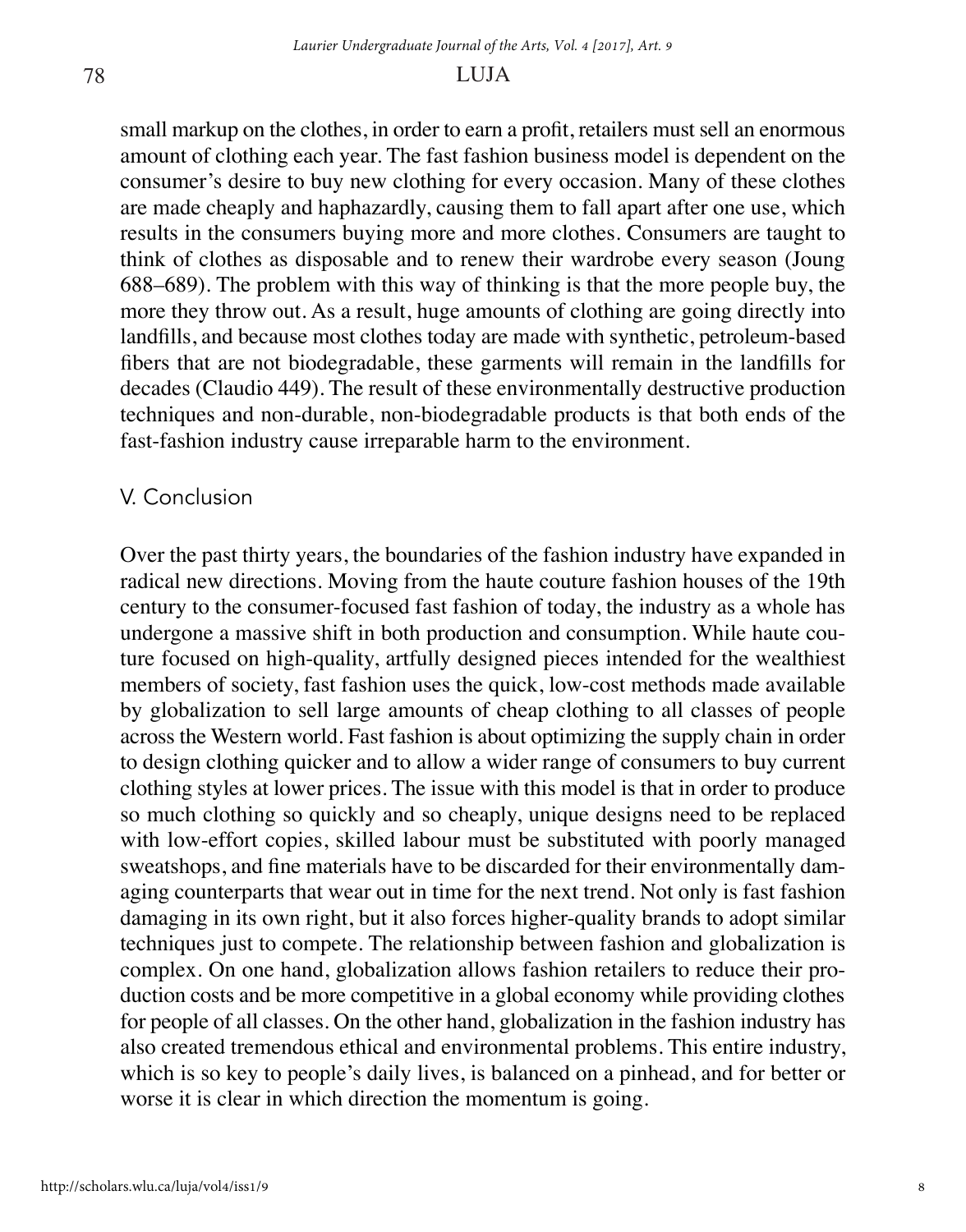#### Works Cited

- Barnes, L., and Gaynor Lea Greenwood. "Fast Fashioning the Supply Chain: Shaping the Research Agenda." *Journal of Fashion Marketing and Management: An International Journal*, vol. 10, no. 3, 2006, pp. 259–271. http://dx.doi.org/10.1108/13612020610679259
- Bhardwaj, V., and Ann Fairhurst. "Fast fashion: Response to Changes in the Fashion Industry." *International Review of Retail, Distribution and Consumer Research,* vol. 20, no. 1, 2010, pp. 165–173. http://dx.doi .org/10.1080/09593960903498300
- Claudio, Luz. "Waste Couture: Environmental Impact of the Clothing Industry." *Environmental Health Perspectives*, vol. 115, no. 9, 2007, pp. 449–454.
- Conlon, S. "Vogue Investigates: The Future of the Fashion Show." *Vogue UK*, 5 Feb. 2016, http://www.vogue.co.uk/news/2016/02/05/the-future-of-the -fashion-show-season-change-industry-reaction. Accessed 30 March 2016.
- English, Bonnie. *A Cultural History of Fashion in the 20th and 21st Centuries*. Bloomsbury, 2013.
- Huff, Julie. "Putting the Lemon in Lululemon." *The Silhouette*, 13 Nov. 2013, www.thesil.ca/putting-the-lemon-in-lululemon. Accessed 30 July 2017.
- Ichikawa, S. "Creative Industries: The Case of Fashion." *The Cultures and Globalization Series 2: The Cultural Economy*, edited by Helmut K. Anheier and Yudhishthir Raj Isar, SAGE Publications, 2008, pp. 253–260.
- Joung, Hyun-Mee. "Fast-Fashion Consumers' Post-Purchase Behaviours." *International Journal of Retail & Distribution Management*, vol. 42, no. 8, 2014, pp. 688–97.
- Knutson, B., Scott Rick, G. Elliott Wimmer, Drazen Prelec, and George Loewenstein. "Neural Predictors of Purchases." *Neuron*, vol. 53, no. 1, 2007, pp. 147–156. http://dx.doi.org/10.1016/j.neuron.2006.11.010
- Lago, A., Victor Martinez-de-Albeniz, Philip Moscoso, and Andreu Vall. "The Role of Quick Response in Accelerating Sales of Fashion Goods."